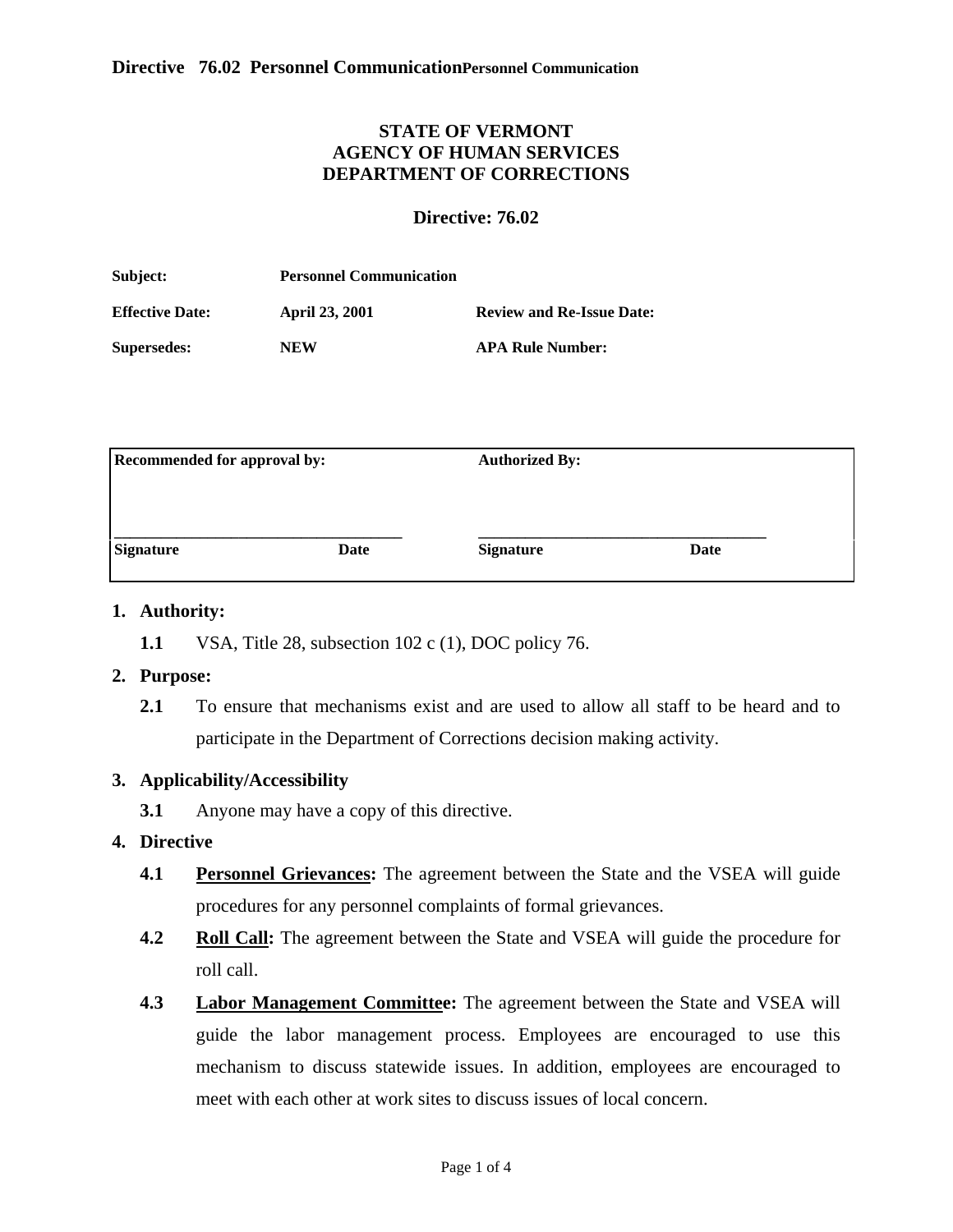- **4.4 General Communication:** Managers are encouraged to develop and use additional measures to maintain open communication and participation with personnel. Regular visits to personnel areas and staff meetings to hear from or be heard by management are suggested additional methods.
- **4.5 Intranet Web Page** The DOC Web Page will be used, at a minimum, to review proposed directives and to review minutes of meetings. The following groups are required to submit their minutes for review to the Intranet Web Page:
	- **4.5.1** EMT
	- **4.5.2** Superintendents (facility & CCSC)
	- **4.5.3** CRSU Supervisors/Managers,
	- **4.5.4** Program Services
	- **4.5.5** Casework Supervisors
	- **4.5.6** Security & Operations Supervisors

# **4.6 Meeting Structure**

- **4.6.1** Communications and decision-making is the overall purpose for meetings. More specifically, meetings are for a combination of the following principles:
	- **4.6.1.1** Developing clarity in direction
	- **4.6.1.2** Developing clarity in purpose
	- **4.6.1.3** Sharing feedback
	- **4.6.1.4** To clarify our interdependencies
	- **4.6.1.5** To develop consistent methods
	- **4.6.1.6** To unify a system or systems
	- **4.6.1.7** To identify and solve problems
	- **4.6.1.8** For decision-making
	- **4.6.1.9** For system regulation and control
	- **4.6.1.10** To enhance empowerment
	- **4.6.1.11** To develop support.

### **4.7 Formal Meetings**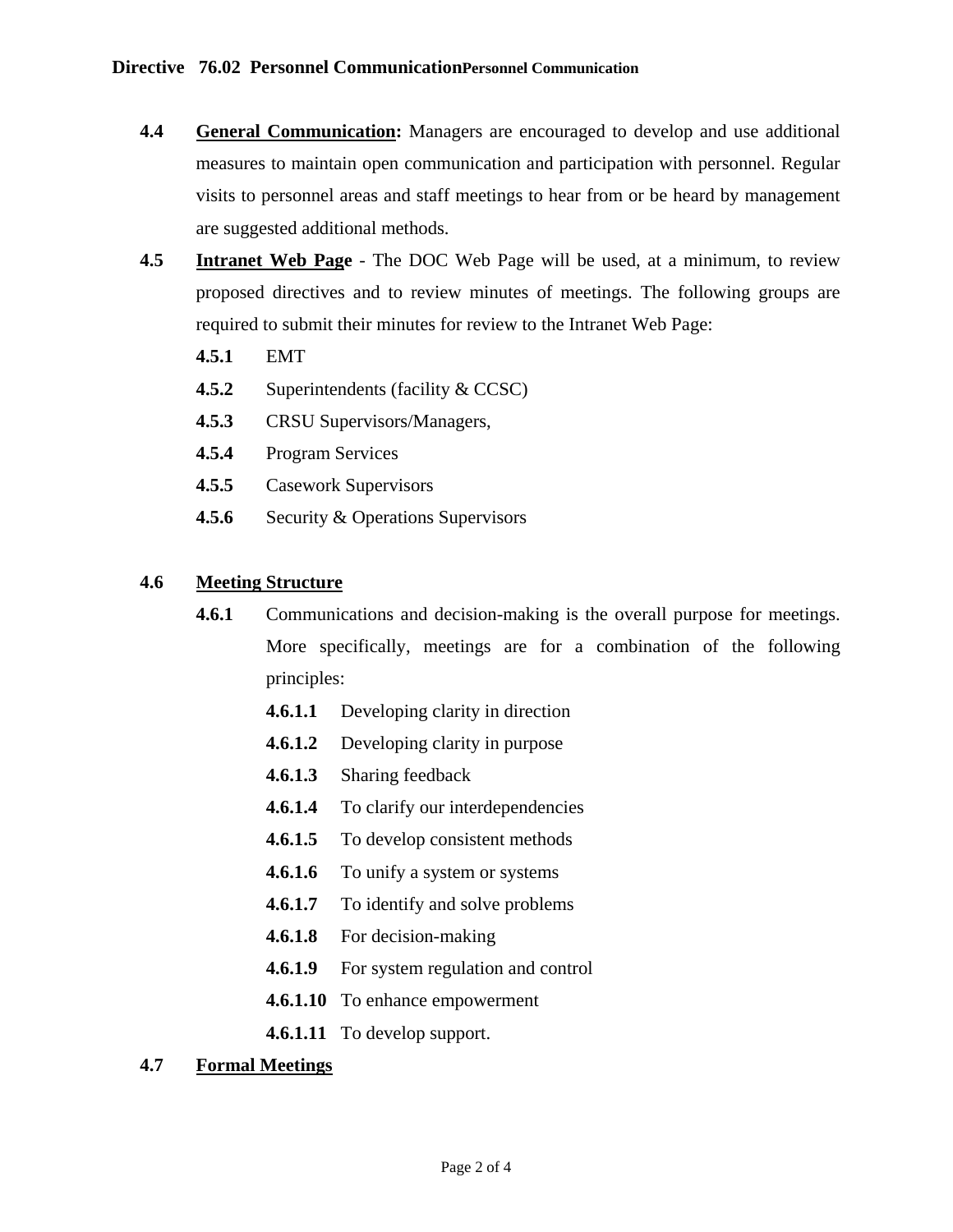**4.7.1** The Department will conduct the following formal management meetings in order to address all or some of the aforementioned principles.

| Meeting                               | <b>Attendees</b>                                                                                                                                                                                                          | Frequency                            |
|---------------------------------------|---------------------------------------------------------------------------------------------------------------------------------------------------------------------------------------------------------------------------|--------------------------------------|
| <b>Policy Executives</b>              | Deputy Commissioner<br>Director, Commissioner's<br>Staff                                                                                                                                                                  | As Called For By The<br>Commissioner |
| <b>Community Development</b><br>Group | Director Of Community<br>Development & Restorative<br>Justice, Director Of<br>Restorative Justice, & QA,<br>Director/Victim Services,<br>Directors/Community<br>Corrections                                               | 2 Times Per Month                    |
| <b>Executive Management Team</b>      | Director/Community Svs.,<br>Asst. Director/Corr. Svs.,<br>Director/Security & Supv.,<br>Director/CRSUs,<br>Director/Clinical Svs.,<br>Director/Women & Family<br>Services, Directors/Education,<br>Director/Work Programs | 2 Times Per Month                    |
| <b>Facility Superintendents</b>       | <b>Corrections Facility</b><br>Superintendents, Director/Security<br>& Supv.                                                                                                                                              | 8 Times A Year                       |
| <b>CCSU</b> Superintendents           | <b>CCSU</b> Superintendents, Asst.<br>Director/Corr. Svs.                                                                                                                                                                 | 8 Times A Year                       |
| <b>CRSU Supervisors/Managers</b>      | Director/CRSUs, CRSU<br>Supervisors & Managers.                                                                                                                                                                           | 8 Times A Year                       |
| <b>Worksite Meetings</b>              | As Arranged At The Worksite                                                                                                                                                                                               | As Arranged At The Worksite          |
| <b>Area Management Teams</b>          | Regional Representative Or<br>Manager Of Each Work Site In The Membership<br>Area From The 4 Areas Of The<br>State; NE, NW, SE, SW                                                                                        | As Arranged By The                   |

# **4.7 Records**

**4.7.1** The chairs of the committees will maintain records and/or minutes for their meeting. The records may be provided as the groups see fit or as directed in the document, and they are subject to the Freedom of Information Act.

# **4.8 Procedure Development**